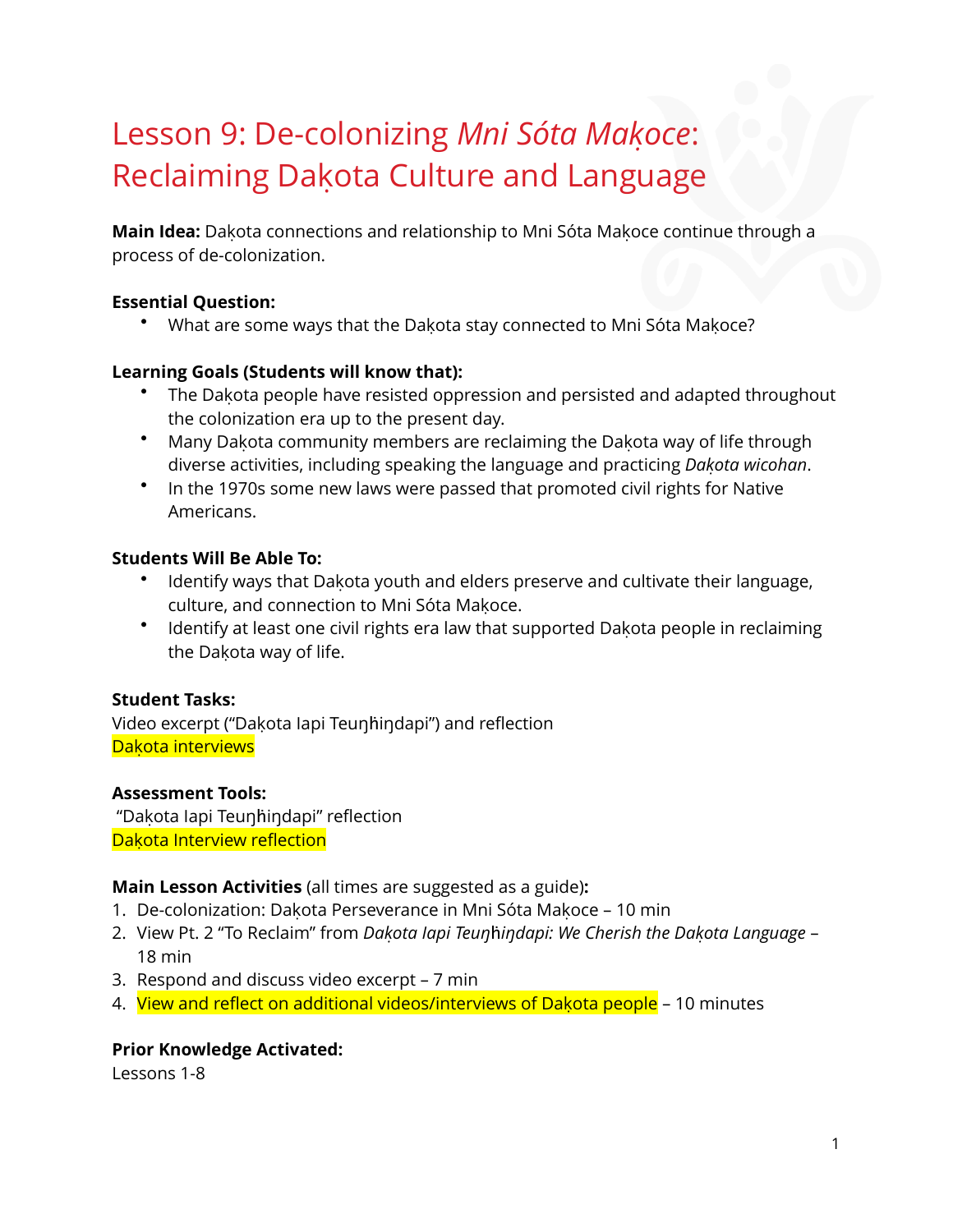Possible familiarity with some content about colonization, American Indian history in Minnesota, such as the treaty period, 1862, reservations, relocation, assimilation, boarding schools, etc.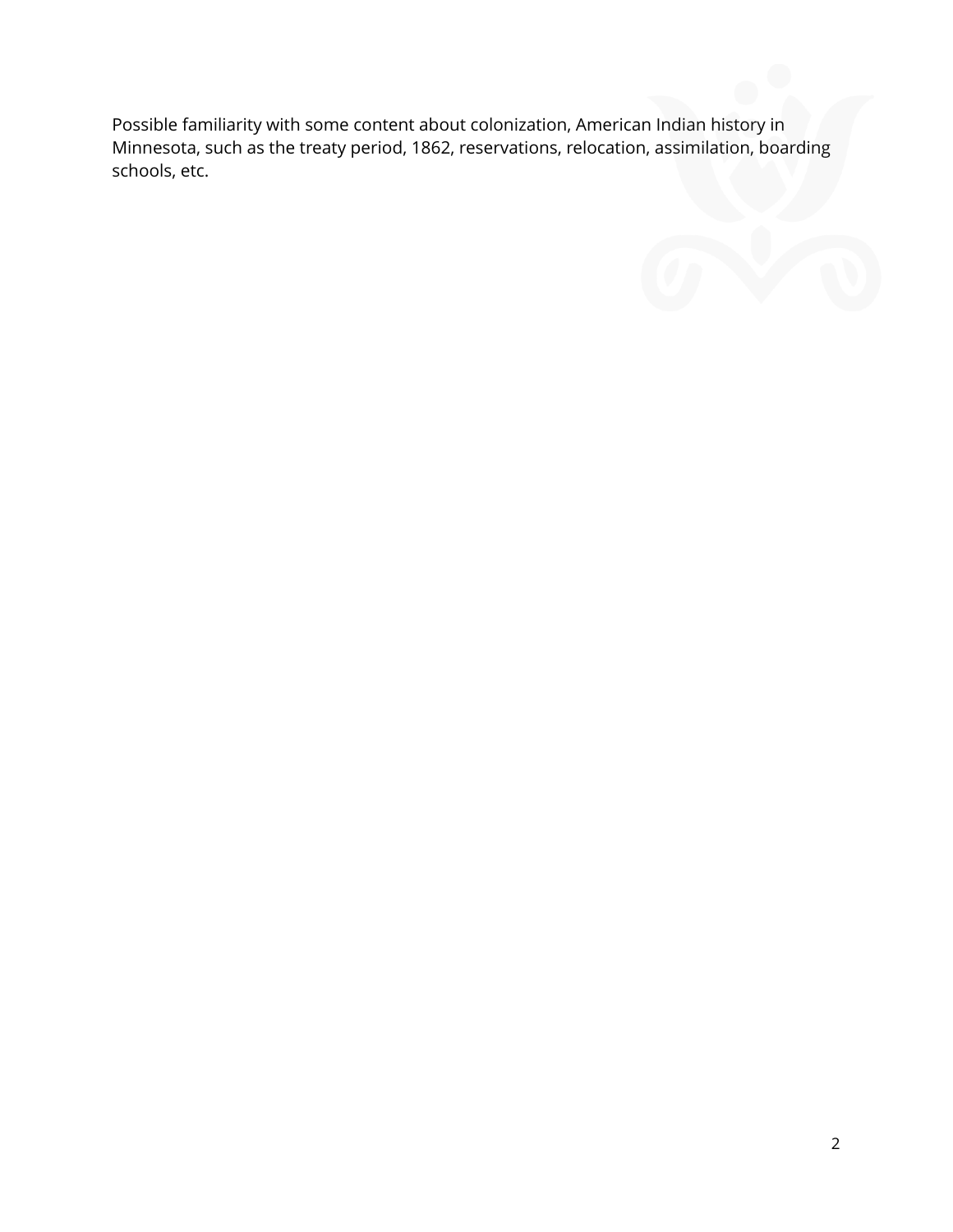# **9.1 In the Classroom**

### **Learner Resources Teacher Materials**

#### **Media Resources:**

Login by clicking Login button or going to: <http://dakotawicohan.org/my-account/>

#### - **Username:** DW

- **Password:** dakota123

#### Then go to:

[http://dakotawicohan.org/lessons/lesson-9](http://dakotawicohan.org/lessons/lesson-9-de-colonizing-mni-sota-makoce-reclaiming-dakota-culture-and-language/) de-colonizing-mni-sota-makoce-reclaimingdakota-culture-and-language/

### and

http://dakotawicohan.org/lessons/film[booklet-dakota-iapi-teunhindapi-we-cherish](http://dakotawicohan.org/lessons/film-booklet-dakota-iapi-teunhindapi-we-cherish-the-dakota-language/)the-dakota-language/

#### **Daḳota Community Interviews:**

- Pt. 2 "To Reclaim/Kiyuwaste" from Dakota lapi Teunhindapi: We Cherish the Dakota Language

#### **Dakọ ta language in this lesson:**

- **Dakọ ta wicọ ḣ'aŋ** *Dakoṭ a ways of living*
- **ikcẹ wicaṡta** common people/person mitakuye owas'in - all my relations; we are all *relatives*

- **Mni Sóta Makọ ce -** land where the waters reflect the skies

- **teuŋḣiŋdapi –** *they cherish it*

- **wicooyake –** *historical or personal stories*

#### **Handouts:**

- "Dakota lapi Teunhindapi" Reflection Worksheet

#### **Vocabulary:**

(add to ongoing wall chart or student notebooks) - **de-colonization:** the process through which a colonized people reject the control and dominating ideas of the colonizing power; it can include actual armed resistance but also has meant Indians acknowledging past trauma and returning to their culture and language - **reclaim**: to take back something that was once yours

- **perseverance**: *the quality of being able to be steady and strong in one's actions no matter how difficult it is*

# **MN 6th grade Social Studies Standards Alignment:**

- 6.4.4.19.3 Explain reasons for the United States-Dakota War of 1862; compare and contrast the perspectives of settlers and Dakota people before, during and after the war. (Civil War and Reconstruction: 1850-1877)
- 6.4.4.20.4 Describe Minnesota and federal American Indian policy of the late nineteenth and twentieth centuries and its impact on Anishinaabe and Dakota people, especially in the areas of education, land ownership and citizenship. (Development of an industrial United States: 1870-1920).

# **Recommended Reading for Instructors**

# **Other Instructional Materials**

# **Northern Lights Connections**

- Chapter 18 : Taking A Stand (digital 18.13-18.16; print pp. 402-04)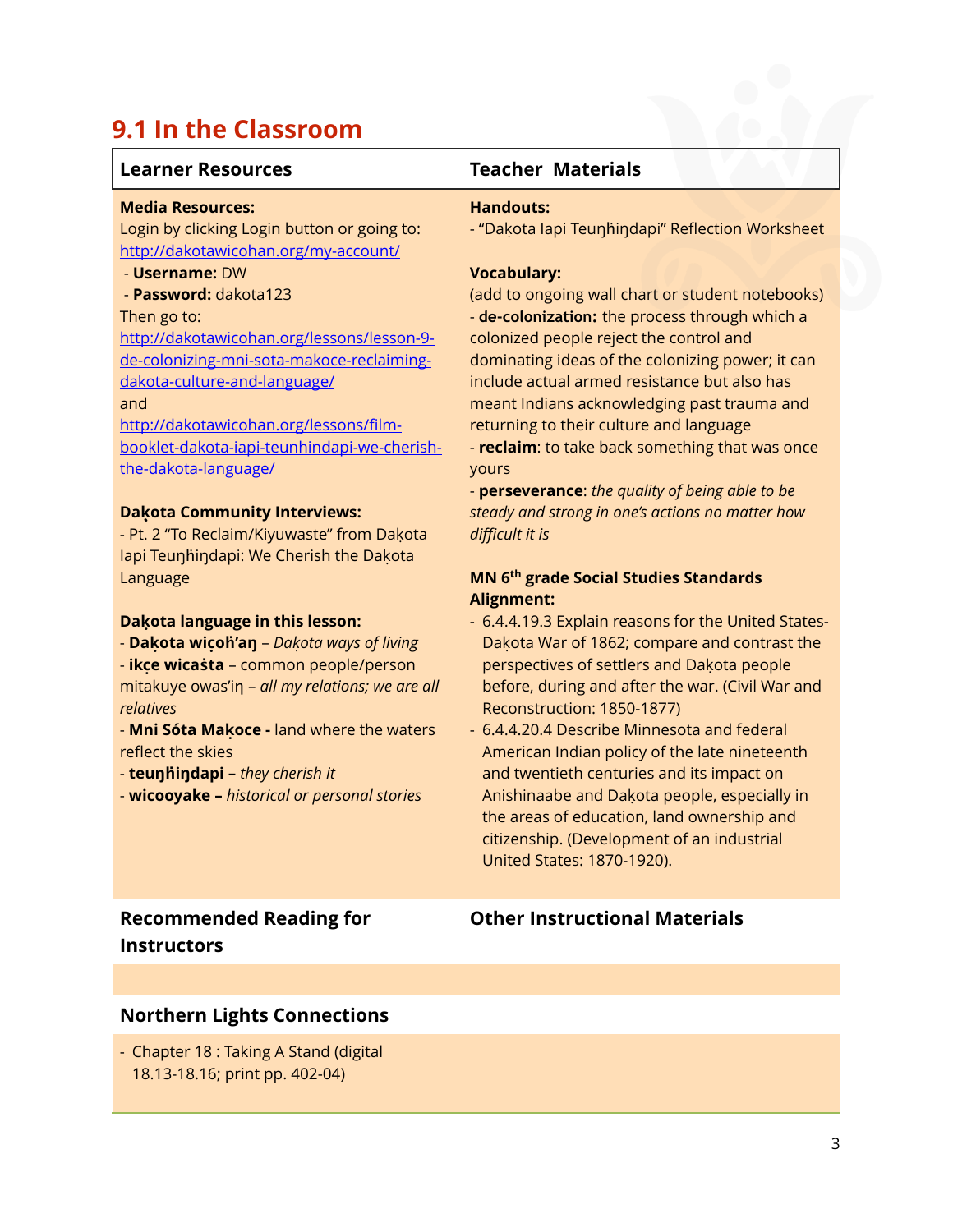# **9.2 De-colonization: Dakọ ta Perseverance in Mni Sóta Makọ ce**

Review main idea, essential question, learning goals and any vocabulary for the day.

*We learned about the process of settler colonization in North America and in Minnesota in particular, and how the treaty period and the U.S.-Dakoṭ a War of 1862 led to exile and violence* and cultural loss for the Dakota people. Since that time, some Dakota people have moved back *to Minnesota. However, most Dakoṭ a people who are from Mni Sóta Makoc̣ e or whose ancestors are from here are still living in exile from Minnesota. There are Dakoṭ a reservations again and people are teaching and learning the Dakoṭ a language and cultural lifeways in an effort to decolonize themselves. De-colonization for an individual or a community is about rejecting the idea that the attitudes and culture of the colonizer are superior. It is about acknowledging the ways that you and your community have been dehumanized through past violence and cultural oppression and finding ways to become strong again in your own culture.* 

*Finding that strength for Dakoṭ a people is different for each person. For some it might mean using kinship terms in daily conversation, or using the Dakoṭ a language more regularly or to introduce oneself, or actively recalling Dakoṭ a history and stories. Many Dakoṭ a people are decolonizing themselves by striving to be ikcẹ wica*ṡ*ta ("the common people"). We learned previously that ikcẹ wica*ṡ*ta is a concept rooted in humility—we are no better and no worse than anyone else. The concept of ikcẹ wica*ṡ*ta can be healing also, for both the colonized and the colonizer. Acknowledging each other's full humanity allows both groups to live and work together with greater understanding, despite past trauma and violence. Seeing yourself in relationship to other people—mitakuye owas'i*ƞ*—is a step forward on that healing path.* 

*The Dakoṭ a have not just renewed their individual spiritual and cultural connection to Mni Sóta Makoc̣ e. In the 1970s, the political climate shifted because of the efforts of American Indian* activists around the United States. As a result, laws were passed that supported Dakota people in *reclaiming the Dakoṭ a way of life:*

- 1. **1972** Indian Education Act—which recognized and comprehensively began to address American Indian's unique educational and cultural needs, including language.
- 2. **1975** Indian Self-Determination Act—which recognized and deliberately worked towards respecting tribal sovereignty, specifically in planning, conducting, and administering their own programs and services.
- 3. **1978** Indian Religious Freedom Act—which allowed American Indians to practice their spirituality and religious traditions without legal penalty for the first time in the United States.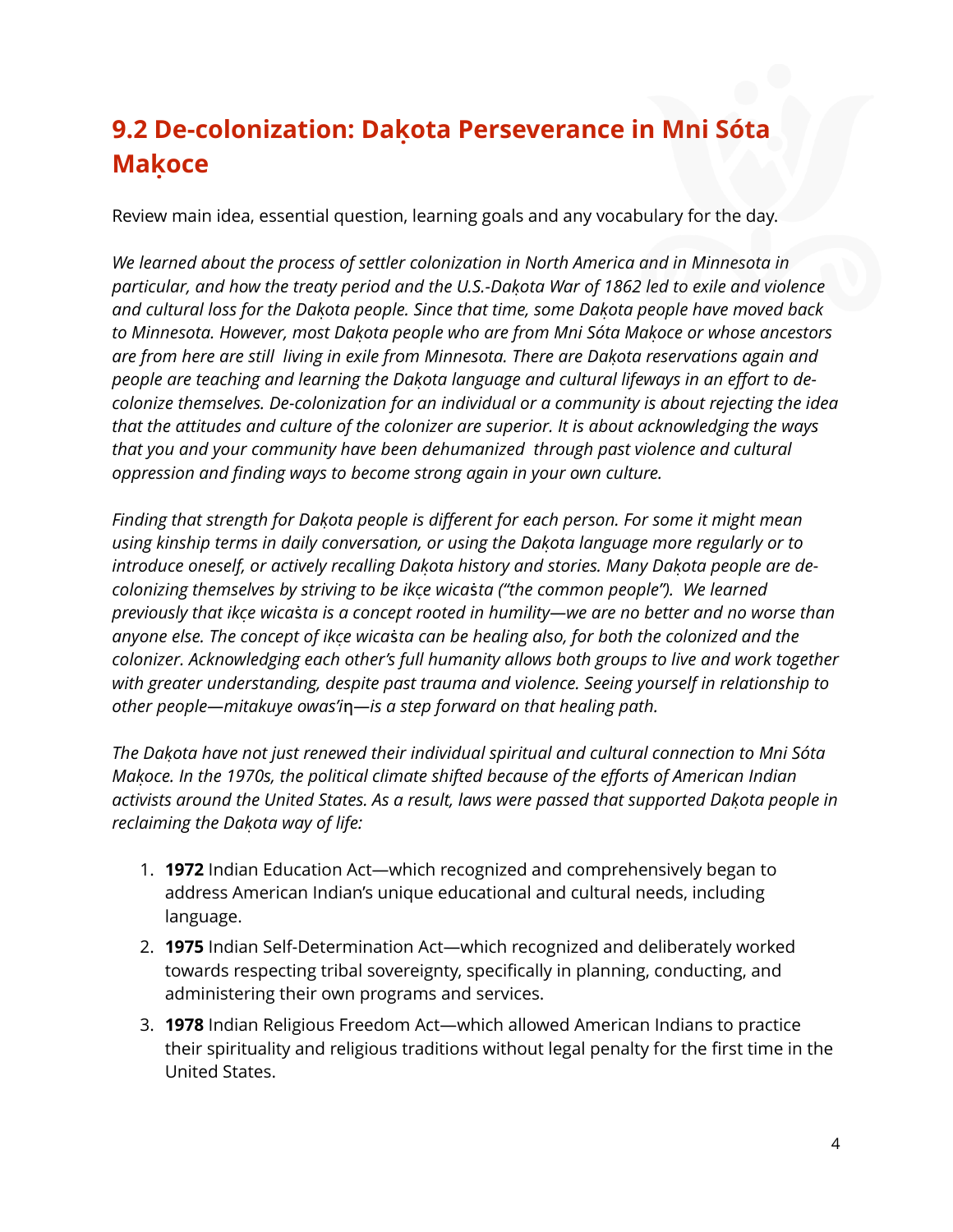4. **1978** Indian Child Welfare Act—which established new laws and protective monitoring measures to ensure that American Indian children were no longer taken from their homes against their family's wishes. This Act valued keeping Native children in Native families and communities.

*Dakoṭ a people today are following in the footsteps of their parents, grandparents, and ancestors who worked hard to pass on Dakoṭ a wicọ* ḣ*'aŋ and bring these increased rights to American Indian people.* 

# **9.3 View Pt. 2 "To Reclaim/Kiyuwaste" from Dakọ ta Iapi Teuŋḣiŋdapi: We Cherish the Dakọ ta Language**

Watch the second part of the DVD, "Dakota lapi Teunhindapi: We Cherish the Dakota Language" (about 18 minutes) or view online at [http://www.Dakota](http://www.dakotawicohan.com/film-booklet-dakota-iapi-teunhindapi-we-cherish-the-dakota-language)wicohan.com/film-booklet-Dakota[-iapi-teunhindapi-we-cherish-the-Dakota](http://www.dakotawicohan.com/film-booklet-dakota-iapi-teunhindapi-we-cherish-the-dakota-language)-language. Go over the questions first on the reflection worksheet. Ask students to take notes or be prepared to discuss their responses to the questions. Feel free to stop after the first section and have students respond to the first two questions. Then discuss and continue watching Part 2.